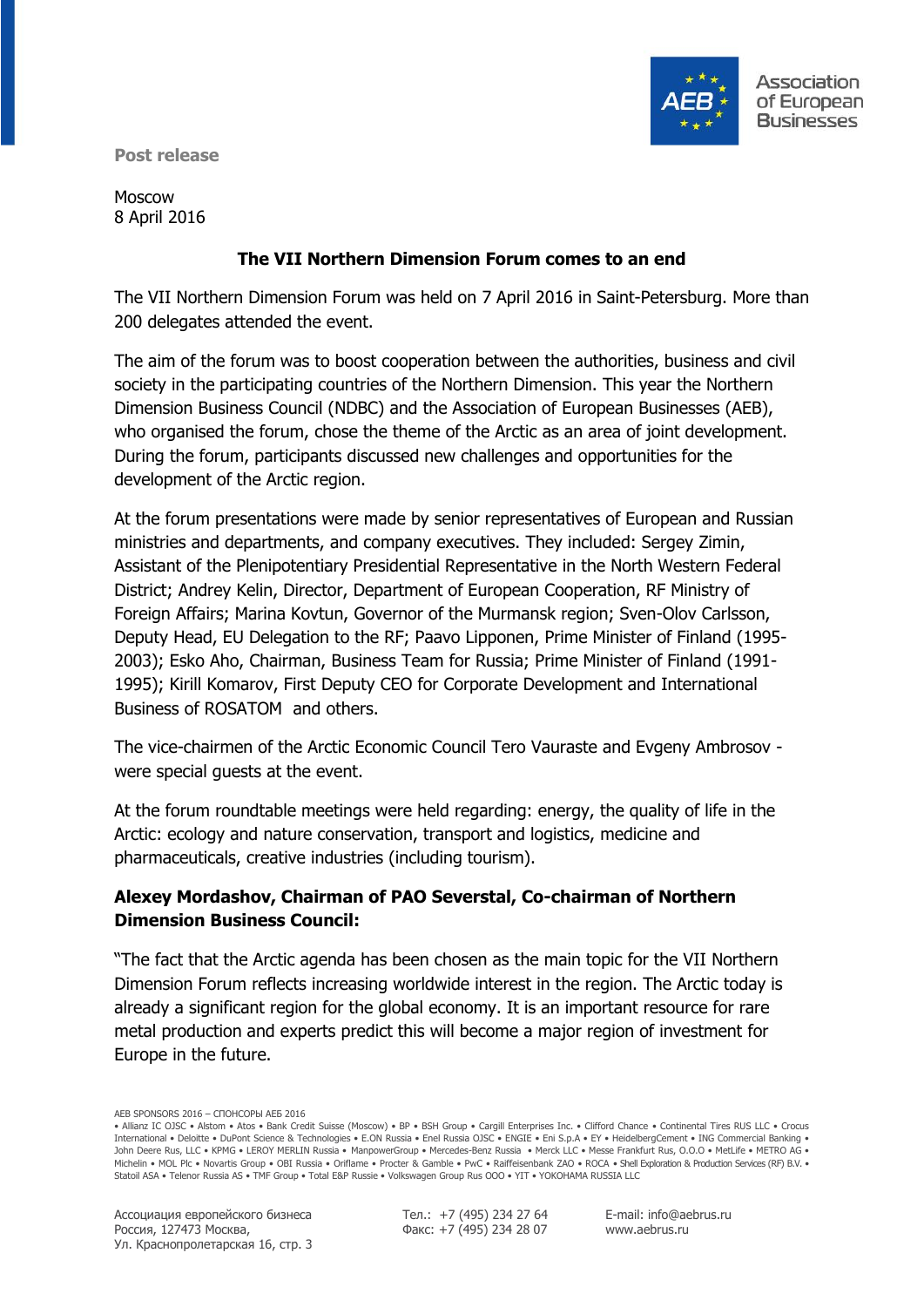Sustainable Arctic development is a complex issue that requires a sensitive and considered approach, involving the development public private partnerships, collaboration with partners and technological support. Today the Northern Dimension participants are in a position to start discussing the future of Arctic development and facilitating growth in the region".

# **Tapio Kuula, Member of the Board, Fortum Corporation; Co-Chairman of the Northern Dimension Business Council (NDBC);**

"The Arctic is an issue where a long-term perspective is needed. Decisions made today will have long-lasting consequences for generations to come. In the Arctic, the environment, logistics and infrastructure contain both challenges but also opportunities. A general lack of infrastructure on both sea and land is perhaps the largest barrier to development in the Arctic. Successful cooperation in this area requires commitment of all the actors - countries, regions and business representatives".

# **Evgeny Ambrosov, First Deputy General Director, Member of the Board, PJSC Sovcomflot:**

"For the seventh time the Northern Dimension Forum is playing its role as a platform for dialogue between Russia and the EU countries, Iceland and Norway on cooperation in the Arctic region. This proves once again that our countries are genuinely interested in working together to maintain stability in the region, despite the economic and geopolitical complexities involved.

The development of the North and, above all, the Arctic is becoming more important than ever, as this region has serious economic potential, which will only be discovered in this century. This close collaboration between the countries of the Arctic region should of course be aimed at preserving the unique and extremely fragile Arctic ecosystem, and the implementation of development programmes should contribute to strengthening the cultural potential, identity and traditions of indigenous peoples.

I believe that the extensive experience of cooperation gained under the Northern Dimension project should be further utilised in the new and promising international organisation — the Arctic Economic Council".

#### **Philippe Pegorier, Chairman of the AEB Board:**

"Today, the Arctic is one of the most promising areas for international cooperation. Business is interested in infrastructure projects and mining operations in the Arctic. But no country is able to meet these challenges alone, so close cooperation among the EU countries, Norway, Iceland and Russia is playing a vital role.

I am glad that the Northern Dimension Forum continues to be one of the few platforms for dialogue between the countries, where the parties are able to communicate in an honest, open and constructive way. The business community does not want to be involved in the geopolitical crises and international sanctions, but rather wants to successfully implement projects for the further development and prosperity of our economies".

AEB SPONSORS 2016 – СПОНСОРЫ АЕБ 2016

<sup>•</sup> Allianz IC OJSC • Alstom • Atos • Bank Credit Suisse (Moscow) • BP • BSH Group • Cargill Enterprises Inc. • Clifford Chance • Continental Tires RUS LLC • Crocus International • Deloitte • DuPont Science & Technologies • E.ON Russia • Enel Russia OJSC • ENGIE • Eni S.p.A • EY • HeidelbergCement • ING Commercial Banking • John Deere Rus, LLC • KPMG • LEROY MERLIN Russia • ManpowerGroup • Mercedes-Benz Russia • Merck LLC • Messe Frankfurt Rus, O.O.O • MetLife • METRO AG • Michelin • MOL Plc • Novartis Group • OBI Russia • Oriflame • Procter & Gamble • PwC • Raiffeisenbank ZAO • ROCA • Shell Exploration & Production Services (RF) B.V. • Statoil ASA • Telenor Russia AS • TMF Group • Total E&P Russie • Volkswagen Group Rus OOO • YIT • YOKOHAMA RUSSIA LLC